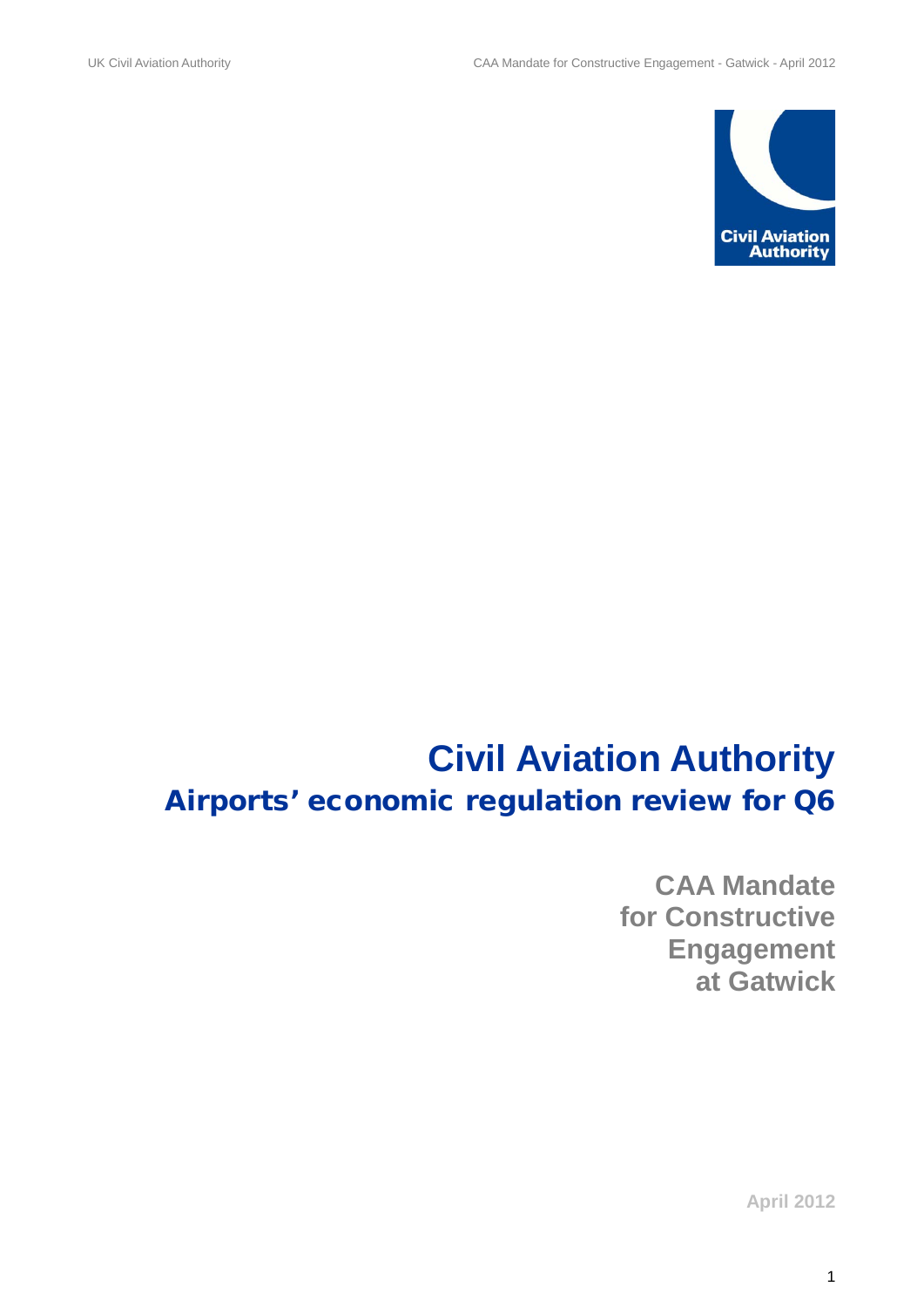## TABLE OF CONTENTS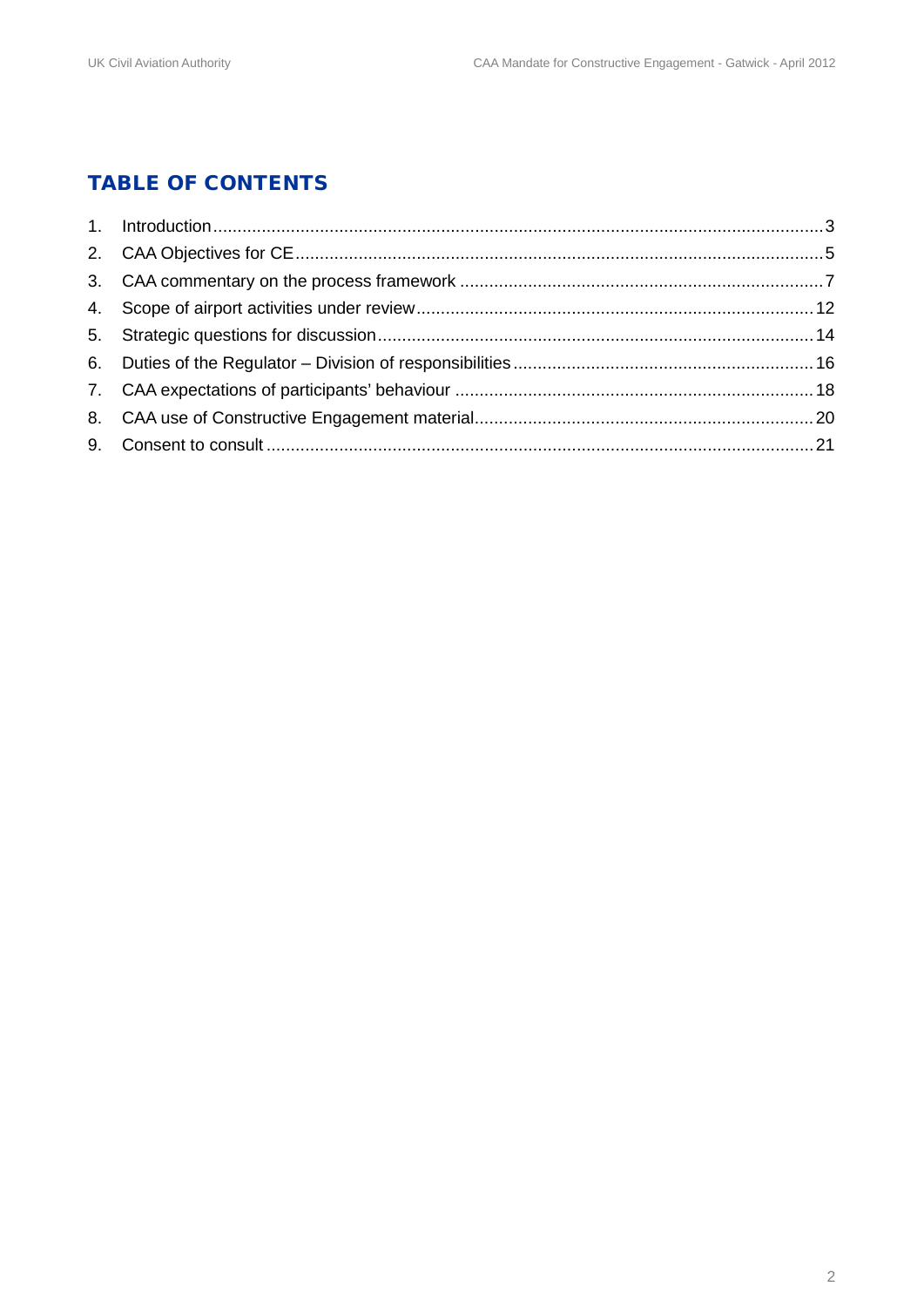# CAA Mandate

#### **1. Introduction**

#### *Background*

The CAA considers that there is a good case for seeking to enhance the role for airport/airline consultation in shaping and informing the outcome of the Q6 airports' review. The output of Constructive Engagement (CE) will be one of the key inputs to the CAA's determination of regulation at Gatwick after 2013. It is important that CE discussions focus on passenger interests (present and future) and this is the key prism through which outputs are based.

In its July 2011 consultation the CAA set out some operating principles for the Constructive Engagement process.<sup>[1](#page-2-0)</sup> Following responses from stakeholders, the CAA has agreed with Gatwick Airport Limited (GAL) and airlines, that the formal CE process shall commence in April 2012.

The purpose of this document is to provide a mandate to GAL and its airline customers, in time for the start of the Q6 CE process. It lays out detailed guidance in relation to the required outputs and governance arrangements for CE. This document has been tailored specifically for Gatwick after consulting with the airport, ACC and airlines: it has also been approved by the Joint Steering Group. Since the CAA recognises that one size does not fit all it is developing a different mandate for each regulated airport within a common set of principles but with detailed arrangements according to the prevailing circumstances.

The relevant circumstances at Gatwick include:

- CAA's initial views on SMP and regulatory  $design<sup>2</sup>$  $design<sup>2</sup>$  $design<sup>2</sup>$  at the airport;
- airline and airport views about the needs of future passengers;
- the variety of business models at the airport;

The document also covers:

- CAA objectives for CE
- legal context for the review
- scope of airports activities under review
- strategic questions for discussion
- duties of the Regulator division of responsibilities
- CAA expectations of participants' behaviour;
- CAA use of Constructive Engagement material
- consent to consult

The CAA will retain overall responsibility for economic regulation, which may include setting price controls, and for instigating the processes leading up to and informing the CAA's ultimate decision. In reaching its Q6 decision, the CAA will draw on evidence relating to a range of regulatory questions regarding airports' current and future performance.

#### *Overall CAA expectations of the process*

The CAA expects airports to establish a Constructive Engagement Working Group ("CEWG"), which will be convened with a fair representation of its airline customer base. The CEWG may be an existing consultative body at an airport such as the JSG at

<span id="page-2-0"></span>1 'Review of price and service quality regulation at Heathrow, Gatwick and Stansted airports: Setting the scene for Q6'

<span id="page-2-1"></span><http://www.caa.co.uk/docs/5/Q6SettingScene.pdf>

 $2$  The CAA will be providing its initial views on regulatory design at the airport in its April 2012 policy update.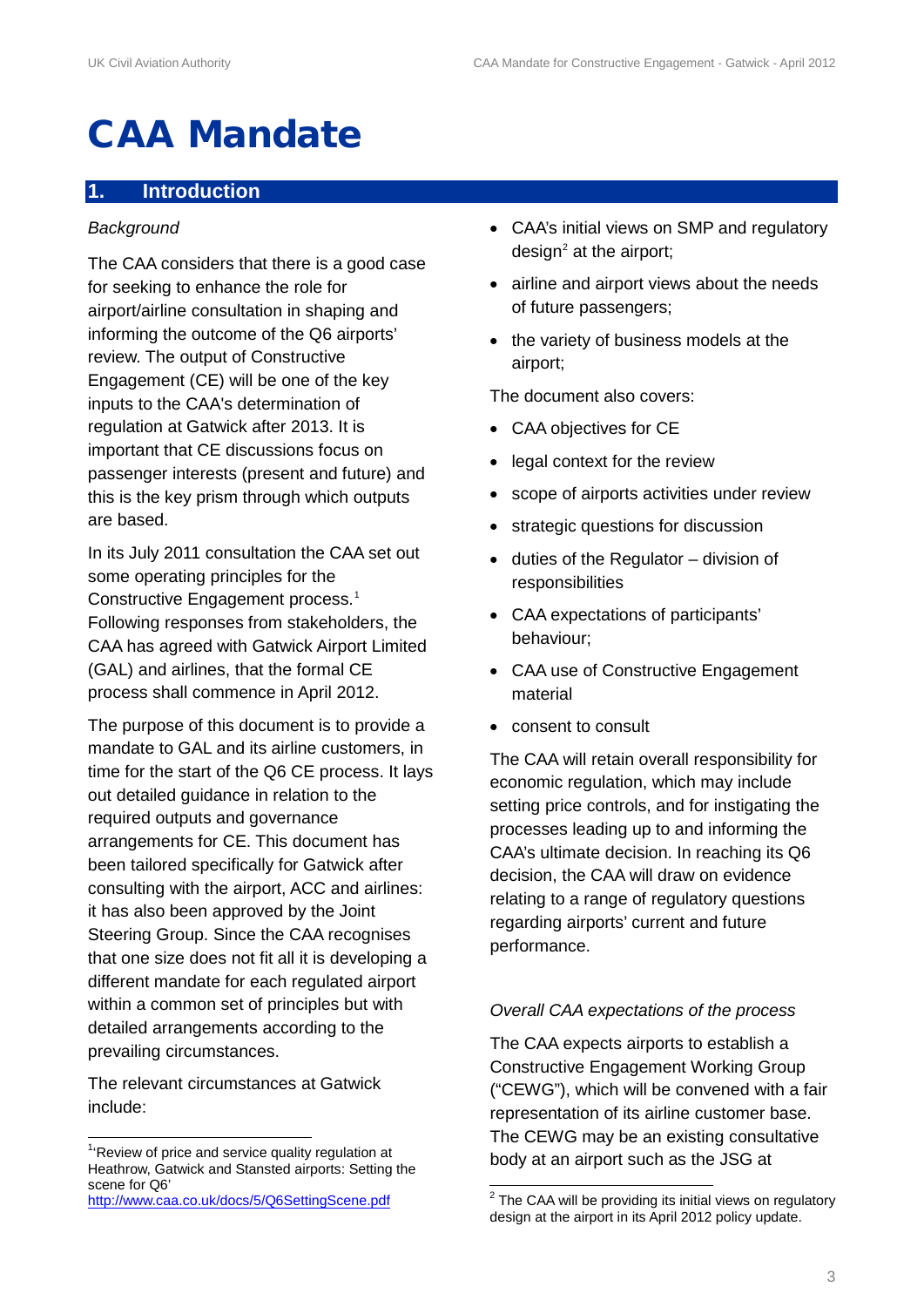Gatwick. GAL and airlines has already established a structure for informal CE which the CAA accepts can also be used for the formal process.

CEWG will make recommendations to JSG, which is the decision making body, with airline views being presented by the ACC.

The CAA expects the JSG to ratify a code of conduct for the CEWG, and for individual members of the group to abide by this code.

The CAA expects GAL to provide its customers with an initial Business Plan in April 2012.

The CAA expects the JSG to deliver to the CAA its agreed final report in December 2012 setting out both areas of agreement and disagreement for each main element of the price control, the impact or contribution to the priorities of the passenger, and incentive mechanisms such as for capital projects, service quality etc. to deliver these priorities.

The report should also draw out the range of airlines' respective views on:

- the airlines' strategic questions and priorities for the Q6 period and beyond
- airports' proposed plan for meeting users' needs over the Q6 period and beyond, in terms of service, service quality, capex, opex and price control. Users in this context should not just be airlines but also include passengers and cargo.

In addition the CAA expects to receive a revised Business Plan from GAL in January 2013 which has been well informed by CE but will be regarded by the CAA as a GAL document and separate from the output of CE.

The CAA expects the JSG and CEWG to work within the following timetable, to enable the CAA to complete its decision in time for the start of the Q6 period.

#### **Fig 1.1 CAA's Q6 Timetable**

| <b>April 2012</b>     | CAA policy update on structure and conduct of review and current views<br>on the scope of the price control, the overall price control's architecture,<br>regulatory finance and cost of capital |
|-----------------------|--------------------------------------------------------------------------------------------------------------------------------------------------------------------------------------------------|
| September 2012        | Update report to CAA on progress of airports-airlines Constructive<br>Engagement; CAA initial consultancy studies                                                                                |
| December 2012         | JSG report from Constructive Engagement submitted to CAA                                                                                                                                         |
| <b>April 2013</b>     | CAA publishes initial economic regulation proposals for consultation                                                                                                                             |
| <b>September 2013</b> | Hearings with parties                                                                                                                                                                            |
| <b>September 2013</b> | CAA issues final proposals                                                                                                                                                                       |
| <b>January 2014</b>   | CAA Q6 decision                                                                                                                                                                                  |
| <b>1 April 2014</b>   | Q6 ECONOMIC REGULATION COMES INTO EFFECT                                                                                                                                                         |

Source CAA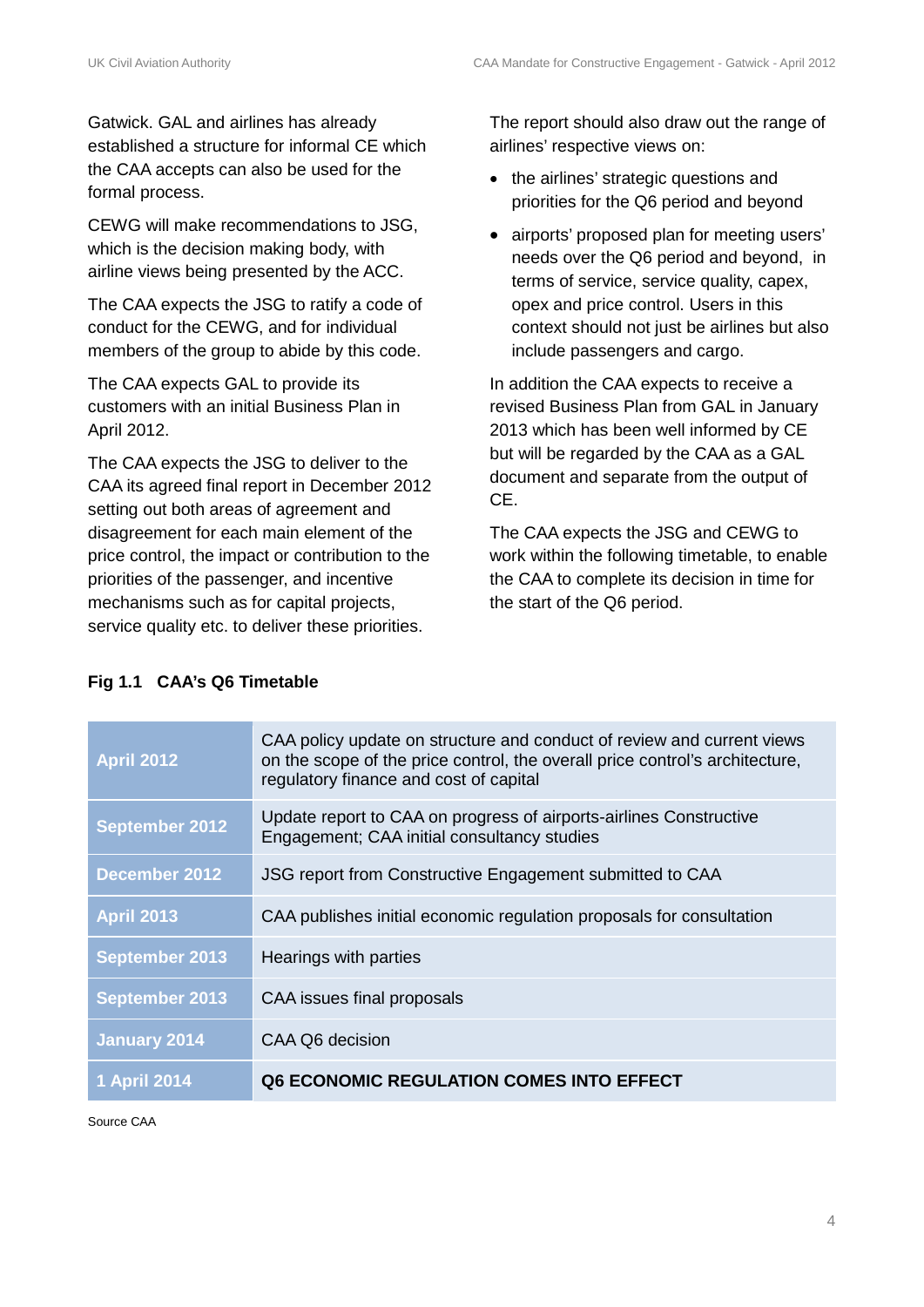#### **2. CAA Objectives for CE**

The CAA's objectives for Constructive Engagement are:

| To enable the CAA to set price controls or<br>other forms of regulation on airports for the<br>Q6 period which are as well informed as<br>possible about users' future requirements for<br>service, capacity, resilience and cost<br>efficiency. | To enable airline customers to engage with<br>the airport on the development of the plans<br>for the airport in Q6.                                                                                                                                |
|--------------------------------------------------------------------------------------------------------------------------------------------------------------------------------------------------------------------------------------------------|----------------------------------------------------------------------------------------------------------------------------------------------------------------------------------------------------------------------------------------------------|
| To enable airports to conduct a<br>comprehensive and structured engagement<br>with its airline customers to inform the<br>development of its Q6 business plan before<br>submission to the CAA.                                                   | To provide a forum in which airports and its<br>airline customers seek to reach agreement on<br>aspects of the Q6 plans and, to the extent<br>that this is not possible to provide the CAA<br>with a clear view of the positions of each<br>party. |

#### *Legal and competition law basis for discussion*

The CAA is mandating the Constructive Engagement process for airports' Q6 price control review, in the context of its statutory duties. The CAA considers that, by providing high quality information at a formative stage of the review, this process would be likely to assist the CAA establish airports' licence conditions through the Q6 review in the manner best calculated to achieve its statutory duties At this time the duties are those set out in the Airports Act 1986 which of course do differ from the duties contained in the new Aviation Bill. Although this is not an ideal situation the CAA believes, given the nature of CE discussions, that it is still beneficial for them to take place.

All parties to the Constructive Engagement should be aware of their responsibilities to

operate within the bounds of competition law. The CAA does not envisage that competition law requirements would hinder the flow of information between airport and airline participants that is necessary for Constructive Engagement, however this is ultimately the responsibility of each of the parties. In considering the results of Constructive Engagement, the CAA will be mindful of the interests of all users of regulated services at an airport, and not just the interests of those airlines which participated in or were represented in Constructive Engagement.

In its July 2011 consultation document, the CAA set out six operating principles that it considered should form the basic framework for the formal Constructive Engagement process. The parties have suggested an additional "efficiency" principle that is included in this mandate.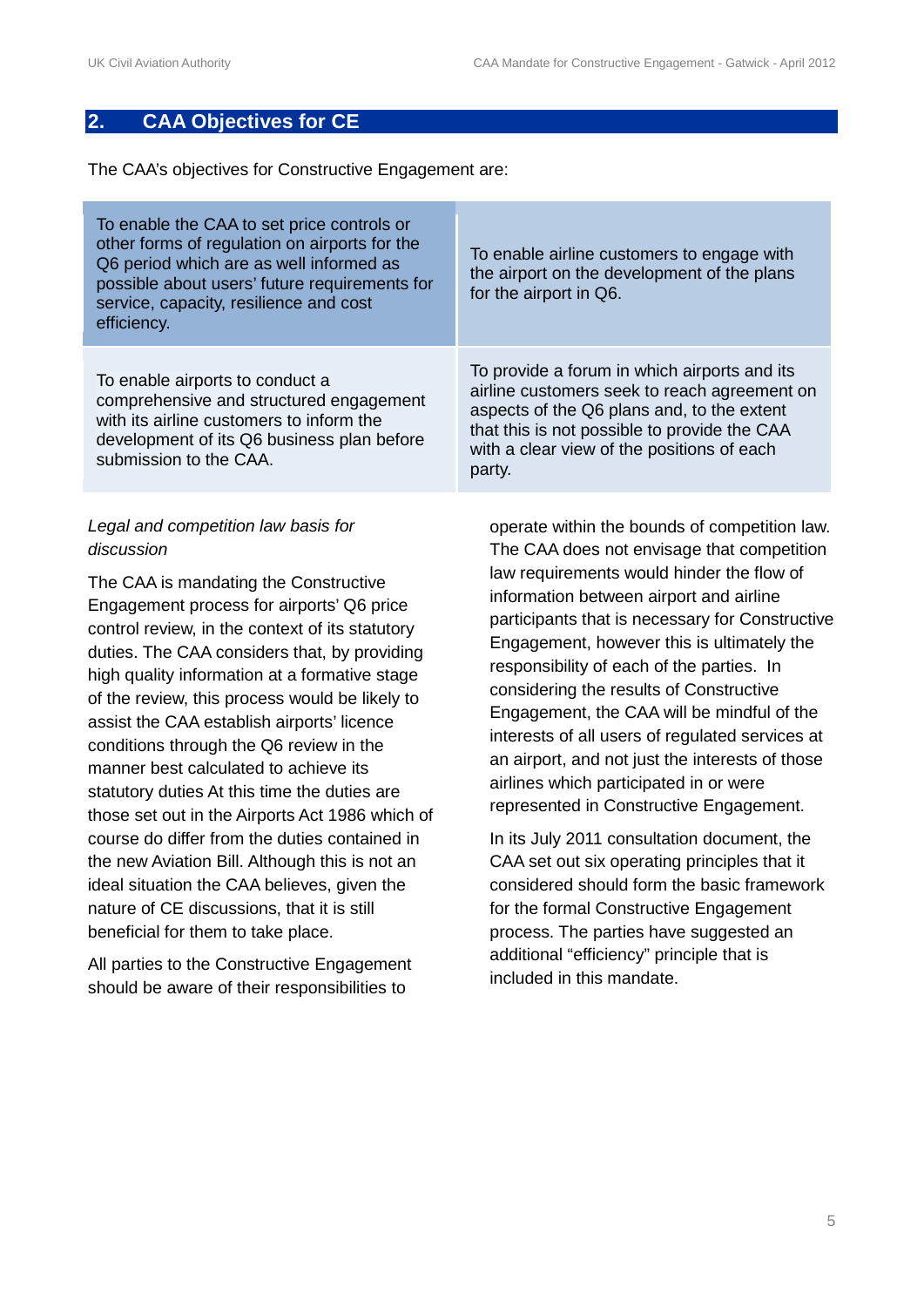| <b>ACCOUNTABILITY</b>               | • A clear and agreed governance framework setting out the expected<br>accountabilities.<br>• This includes the CAA giving a clear, upfront mandate to the parties.                                                                                                                                                                                                                                                                                                                                                                                                                                                             |
|-------------------------------------|--------------------------------------------------------------------------------------------------------------------------------------------------------------------------------------------------------------------------------------------------------------------------------------------------------------------------------------------------------------------------------------------------------------------------------------------------------------------------------------------------------------------------------------------------------------------------------------------------------------------------------|
| <b>TRANSPARENCY</b>                 | . Information provided for CE should be relevant and timely.<br>• The scope of CE should be widened to include discussion on all items<br>relevant to calculating a regulatory price cap, including operational<br>expenditure and commercial revenues.                                                                                                                                                                                                                                                                                                                                                                        |
| <b>COLLABORATION</b>                | • All parties should participate constructively and in good faith. Airlines<br>should be involved fully in the development of plans for the airport that<br>form the basis of Q6 submissions.<br>• CE should not be seen as a zero-sum game and should allow<br>opportunities for outcomes such as "gain sharing" between airports and<br>airlines.                                                                                                                                                                                                                                                                            |
| "NO SURPRISES"                      | • Trust is undermines if either side suspects the other is simply playing<br>games to exploit a regulatory process.<br>• To avoid airlines raising concerns over airports exploiting information<br>asymmetry, the airport should operate on the basis of "no surprises"<br>and should agree when they will provide updates to key data and<br>information.<br>• All parties should work on the presumption that data submitted to the<br>CAA after formal deadlines will not generally be taken into account,<br>especially if it could have been generated at an earlier date and has not<br>been shared with other parties. |
| <b>DISPUTE</b><br><b>RESOLUTION</b> | • The parties should agree clear and efficient dispute resolution<br>procedures before the start of CE.<br>. The CAA does not wish to replace or interfere with the existing dispute<br>resolution mechanisms at each airport.<br>. The parties may also engage an independent facilitator and the CAA is<br>happy to work with such a person.                                                                                                                                                                                                                                                                                 |
| <b>ROLE OF THE CAA</b>              | • Although CE should not be regulator-led, where appropriate, the CAA<br>will play a more active role on a step-in / step-out basis than was the<br>case for Q5.<br>• This might particularly be the case at early stages, where parties do not<br>abode by the agreed operating principles.<br>• It may also have a role in inputting its views and evidence on passenger<br>priorities and in clarifying how the outputs from CE workstreams could<br>be used in the subsequent regulatory process.                                                                                                                          |
| <b>EFFICIENCY</b>                   | • The CE process and requirements need to be proportionate to the<br>issues under consideration for the airport and the participating airlines.<br>CE mechanisms should therefore be efficient and inclusive.                                                                                                                                                                                                                                                                                                                                                                                                                  |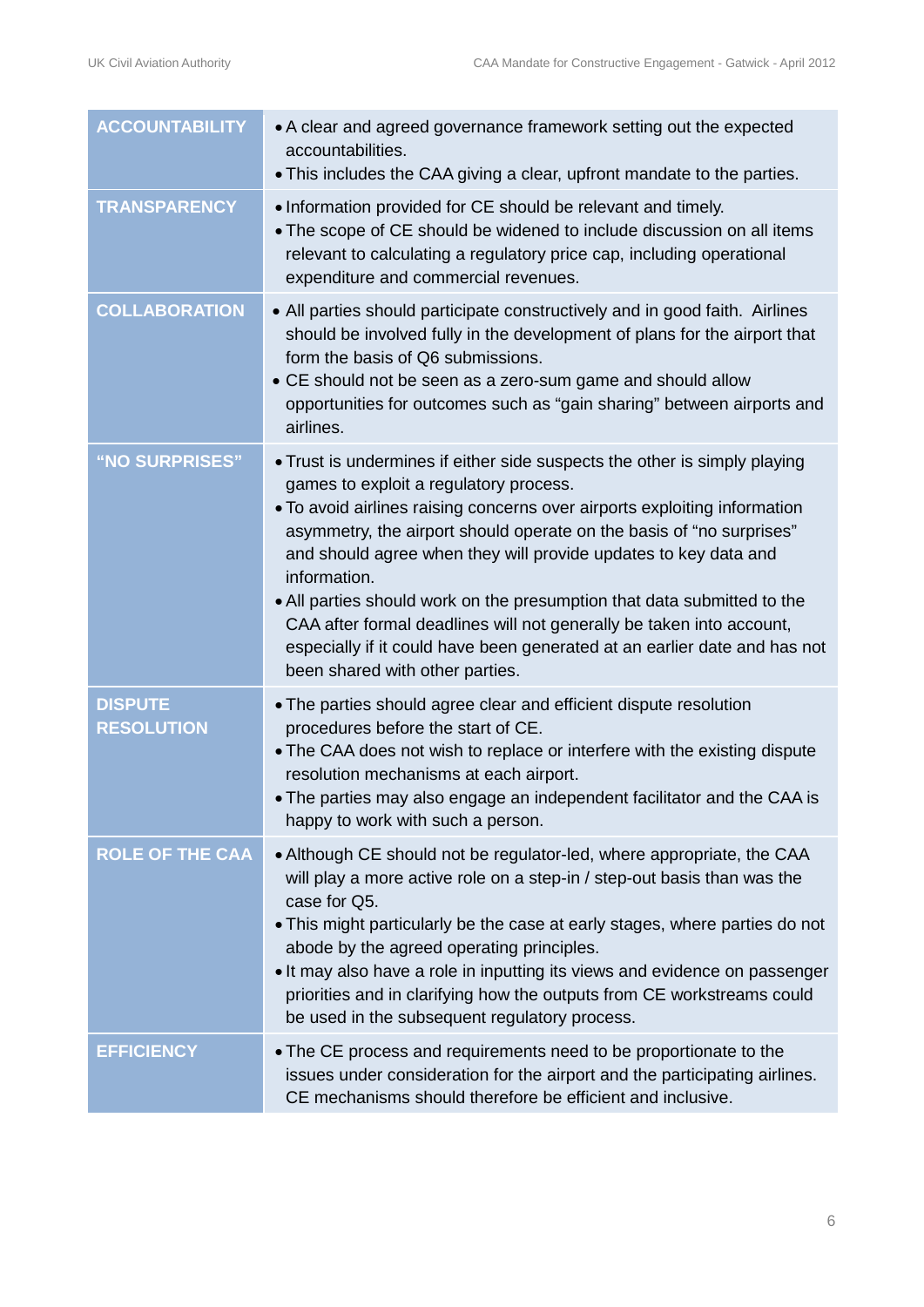#### **3. CAA commentary on the process framework**

The CAA expects the process to be conducted within the following framework:

#### *Stage 1* **Mandate from the CAA** *March 2012*

This CAA Mandate is aimed at establishing the formal Constructive Engagement process, including, among other elements:

- a list of questions that it requested airports and its customers to discuss
- the scope of airports' activities under review, to ensure that the Constructive Engagement discussion remains relevant to the CAA's final conclusions
- a timetable with deadlines for the delivery of a set of Constructive Engagement feedback results
- the format and expected content for the feedback of results of Constructive Engagement
- professional conduct of meetings, including the preparation and timing of material for meetings, the minuting of comments and the subsequent reporting of opinions back to the CAA.
- A policy statement on how the CAA would propose to use any results derived through the Constructive Engagement process

#### *Stage 2*

**Establishing the Constructive Engagement**  *Working Group March 2012*

The CAA expects GAL and its customers to form a process for fulfilling this mandate and to notify the CAA. The Constructive Engagement Working Group (CEWG) should consist of

senior commercial, financial, operational and regulatory airline and airline trade body representatives, JSG representatives would have the ability to commit their respective organisations to conclusions derived through the process on the basis of recommendations from the CEWG. Where there are already existing structures in place such as the JSG and informal CE working groups at Gatwick (as shown in the diagram on page 4) the airport may continue to use these for formal CE.

#### *Structure of informal CE at Gatwick*

The CAA considers that it would be advantageous for the CEWG to be populated with a core of individuals, who can both represent the industry and can provide comprehensive input in the review of key strategic issues. It is important that the different business models at an airport are adequately represented.

If possible, the CEWG should be co-chaired by airports and a representative of airlines However, if there is no airline agreement to a co-chair representative, the CAA considers that it would be possible to initiate work within the process on the basis of a single airports chair, as long as such arrangements are workable, conducive to the delivery of robust and timely outputs useful to the CAA's price review, and be able to sustain the confidence of all parties. It would be open to airlines subsequently to agree a co-chair or to agree with airports on an independent chair.

In practice, the role of the CEWG will be to make recommendations to JSG on:

- the issues and sub-issues to be discussed
- an approach to resolving individual issues/sub-issues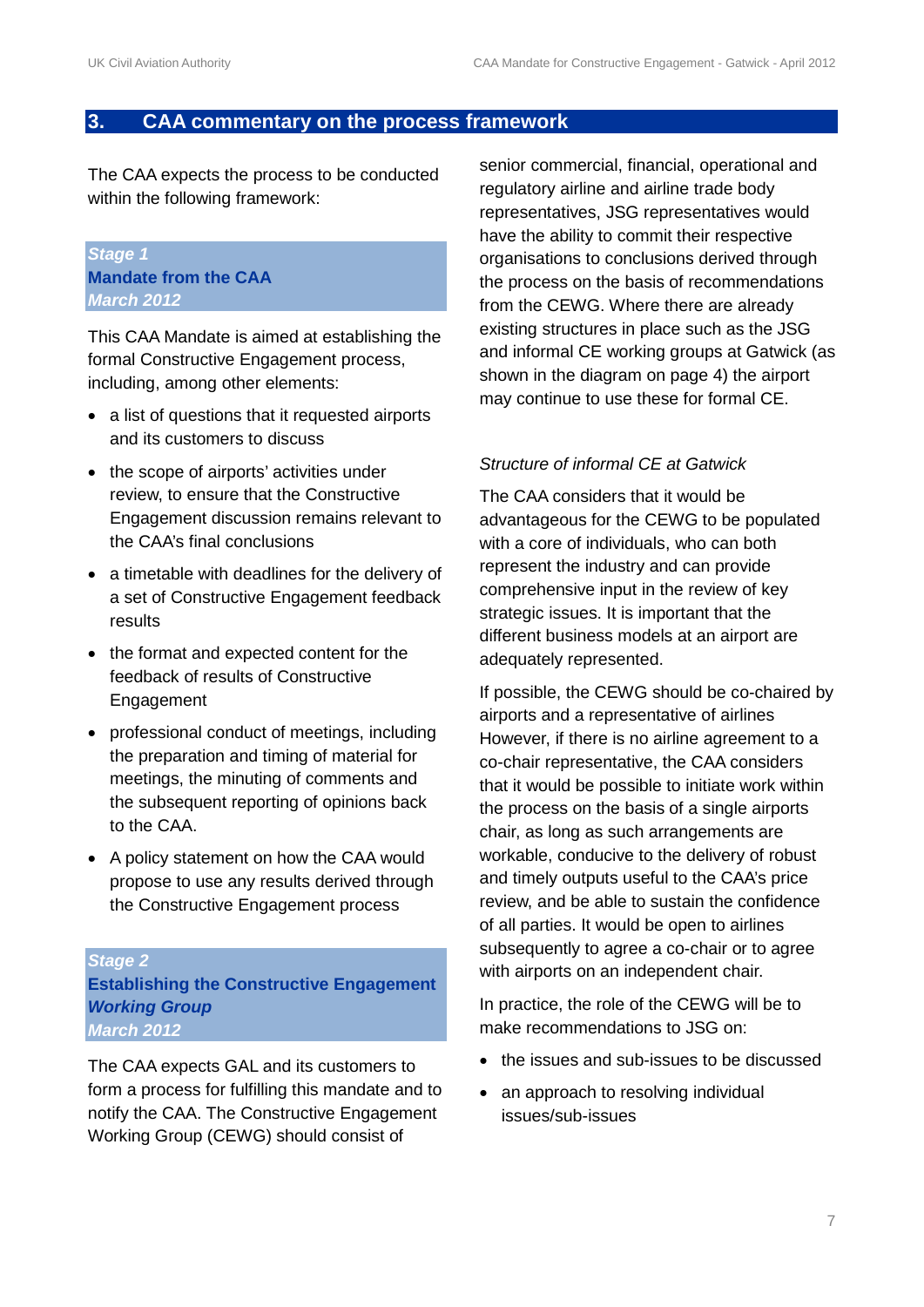- a timetable for milestones for CE, which fit within the CAA's wider timetable for concluding the Q6 review
- taking into account the fact that some conclusions from airports-airlines consultation would need to be made sequentially
- a set of feedback results and meeting minutes to the CAA, within the agreed timeframe.

The CAA envisages that the JSG would establish a plan agreed between airports and airline representatives, consistent with the guidelines in the CAA's mandate, for the conduct of the Constructive Engagement, in order to deliver the work programme described above. Gatwick will provide an initial Business Plan to airlines by 1 April 2012. This Plan would include an indicative price profile, based on airports' view of Q6 projections (and beyond), which would allow customers to see the implications of potential variations in customer requirements.

The CAA considers that such a Constructive Engagement process would be more likely to deliver productive outputs if it is as fully informed as possible of all relevant projections and supporting evidence. If necessary the CAA will use its own legal powers to obtain information.

The CAA would for its part intend to inform Constructive Engagement in a number of ways:

- definite workstreams will include setting out indicative views on the scope of the price control, the overall price control 'architecture', and regulatory finance in April 2012;
- potential workstreams may include scrutinising airports' cost efficiency,

#### programme management and business risks

The CAA will provide guidance on the scope and timing of CAA led studies in its April 2012 Policy Update.

In parallel the CAA will continue its related work on the licence and Airports Performance Facilitation Group.

### *Stage 3* **Customer engagement (multilateral)**

Without prejudice to the form of regulation, for the purposes of CE and the required outputs, the discussions should assume a RAB based price control. Given the high importance attached by airlines to value for money in Q6 the CE process should ensure there is a periodic (e.g. every 2 months) evaluation of the proposals and options against the overall price.

To manage the risk that discussions may not progress within the required timetable, the CAA considers that it would be helpful for it to be able to assess progress against key milestones established within the project plan at predefined times. To that end, the JSG should report to the CAA against the milestones established in the project plan on a monthly basis. The CAA is ready to adopt a step-in/step out function in order to assist the parties to resolve any process and governance disputes, but fully encourages existing GAL dispute resolution procedures (if any) to be used in the first instance.

The CAA will also issue regular reports to the JSG on the progress of the regulator-led work, so that this work can be taken into account or integrated with the work led by JSG.

The CAA would envisage reviewing progress against the predefined milestones in September 2012, from which it would draw conclusions on the likelihood of progression of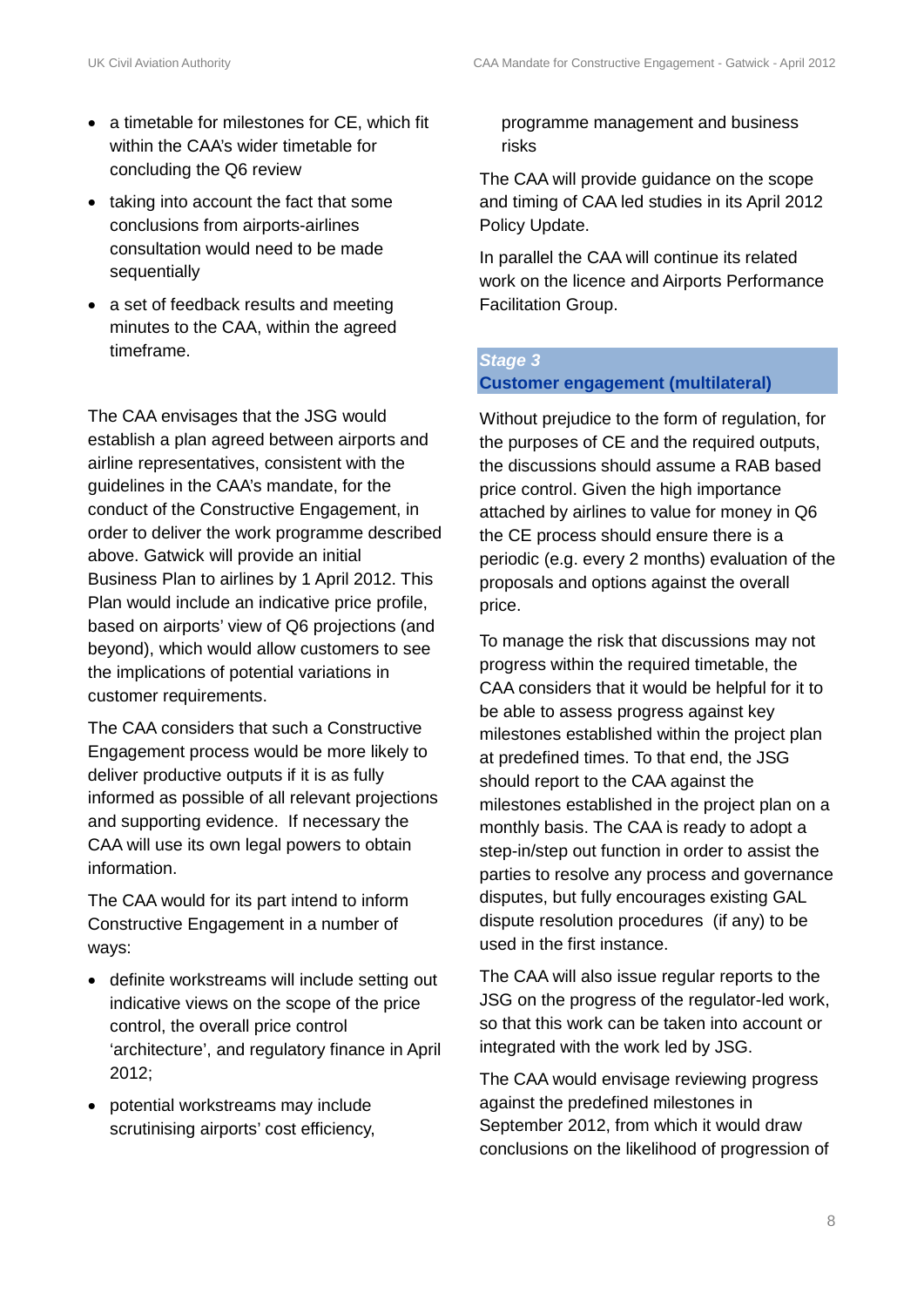the consultation through each of the issues discussed. Where it appears to the CAA that there is, or likely to be, a disagreement between the parties on an important issue or element of the price control, the CAA will conduct its own analysis including consultancy studies.

The CAA considers that consensus on major issues would be welcomed, but is unlikely to occur in every instance, and that Constructive Engagement has the potential to yield useful contributions to the price control review even in the absence of consensus. Where possible, airports should take into account the full range of feedback results of the engagement in producing its revised Business Plan. The CAA itself will fully consider majority and minority views of customers in forming its own regulatory proposals and price control decisions.

The CAA also considers that, in assessing overall value to passengers, airports and those airlines engaged in the consultation process should take into account the interests, where known, of those users who have chosen not to participate in the Constructive Engagement process. The involvement of airline trade bodies, which speak for significant numbers of airlines, and smaller airlines acting in a wider representative capacity, could be an important channel for ensuring fair representation. It should also be noted that the latter stages of the price control entail CAA-led consultation on its own comprehensive regulatory proposals, which should allow all interested parties' views to be taken into account within the price review.

The CAA considers that any customer should have the right to withdraw from the CE process. However, once committed, the CAA considers that, by withdrawing, a customer should accept that it would diminish its ability to influence discussions, and thus any output of CE may not be aligned with its interests. (All

airlines, regardless of their participation or otherwise in Constructive Engagement, and other interested parties, would retain their rights to fair and equal consultation on the CAA's regulatory proposals, informed by the outcome of Constructive Engagement.)

The CAA further considers that either party in the Constructive Engagement process should be able to end the discussion on any particular issue. The CAA considers that in the extreme case, either airports or a majority of customers should recognise those issues on which Constructive Engagement may be approaching stalemate, and end the dialogue. At this point, the differing views of participants would be recorded and reported to the CAA, in order for the CAA to work and conclude on the issue.

Finally, the CAA considers that airlines should have the right to engage with the process, after the discussions have begun, but should not expect issues already discussed to be reopened. It is accepted that in the course of CE new evidence or circumstances may dictate that issues already discussed are reopened.

#### *Stage 4* **Customer engagement (bilateral)**

The CAA expects CE to focus on the building blocks for a multilateral regulatory settlement. The CAA does not require or expect the airlines and airport to reach a negotiated settlement, however, this would be welcome and the parties should work on the assumption of seeking to agree as much as possible. The CAA will need to use the outputs of this process to inform its decisions for future regulation and price controls. Alongside this process, it is open to airlines and the airport to hold bilateral discussions of a commercial nature. The CAA sees merit in parties exploring the possibility of bilateral deals, although it does not expect to approve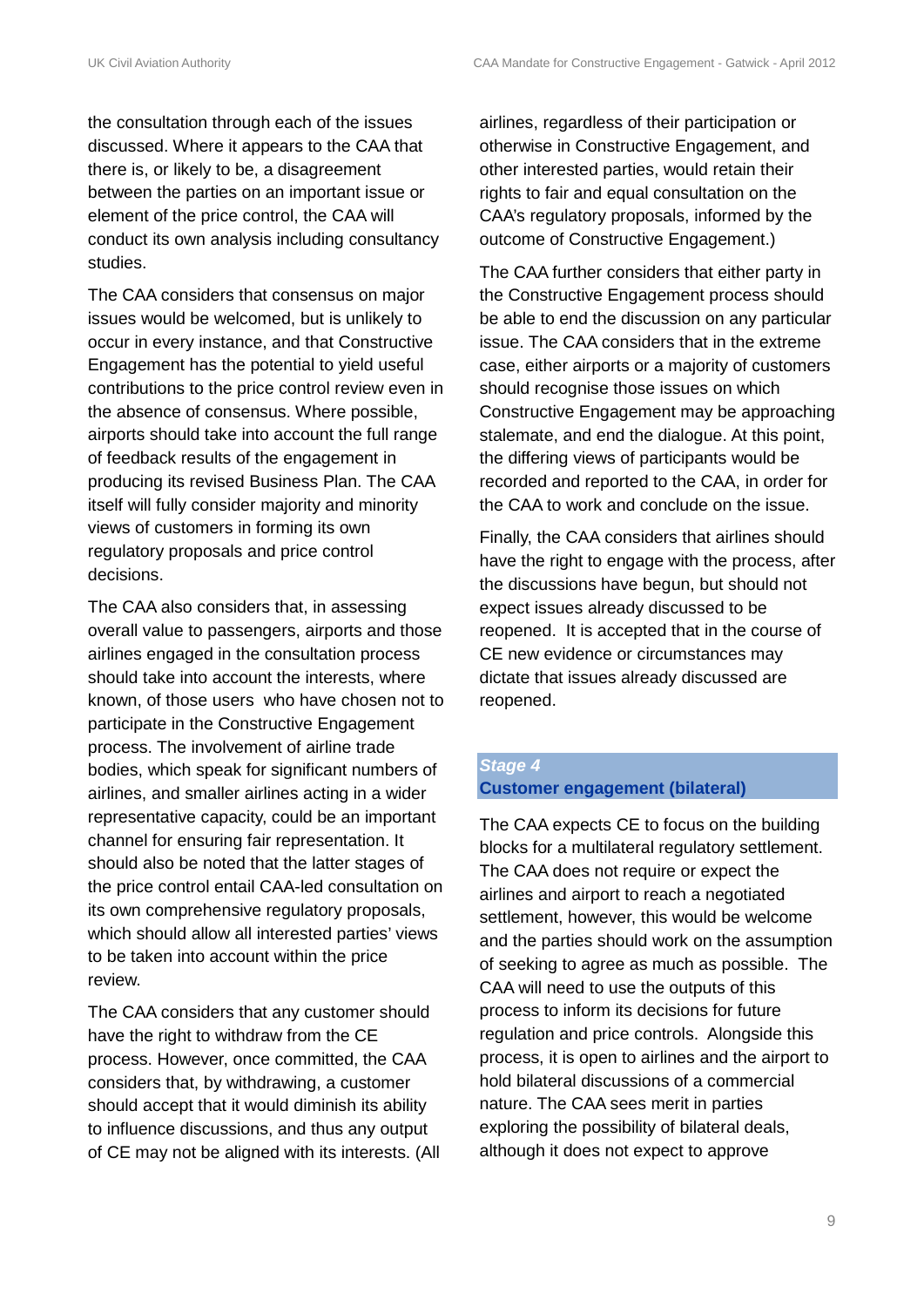individual deals as it cannot fetter its discretion as an enforcement body. The parties need to ensure the agreements are compliant with relevant regulations such as the Airport Charges Directive, general competition law and airport licensing conditions.

#### *Stage 5*

#### **Key Deliverable of Constructive Engagement** *December 2012*

JSG should provide the CAA with a final report in December 2012 recording all points of agreement and disagreement in relation to each element of the price control. The CAA would envisage that the submissions would include supporting context, reasons and evidence for each of the inputs to the CAA's setting of the price control for Q6 providing full visibility of the range of views. In addition to the regulatory building blocks, other issues including the extension beyond Q6, and the indicative price paths for subsequent quinquennium should be included in the final CE report.

The CAA would further envisage that airports would review the April 2012 Business Plan, with a view to adjusting it, given discussion with customers on key strategic issues. In so doing, airports should lend weight to planning outcomes which would be likely to deliver the greatest overall value to users, taking account of safety, economic and longer term capacity considerations. The final Business Plan should be delivered to the CAA in January 2013. Although it will be an important input in the regulatory process, the Business Plan is an airport plan and will not be regarded by the CAA as an output of CE.

#### *Stage 6*

**CAA-led consultation on regulatory proposals for Q6 economic regulation** *January-July 2013*

The CAA would assess the outputs from Constructive Engagement, and conduct its own scrutiny analysis. It would conclude on the appropriate use of the input from the consultation process, in light of its statutory duties, on each of the issues mandated to the process.

Subject to the CAA's consideration of the extent to which the results from any Constructive Engagement reflected the interests of passengers, cargo shippers and airlines not directly represented in such consultation, the CAA would be minded to adopt agreed outcomes and to incorporate such into its own proposals for Q6 economic regulation, including any price controls. The CAA would also be minded to place weight on partial agreements, for example where airports and airlines may have converged on proposals for investment, capacity and service quality, while remaining not in full agreement on the projected costs of delivering such over Q6. In such cases, the CAA would form its own judgment and set out its own proposals, for consultation, on the overall combination of projected outputs, costs and regulated revenues which it considered best met its statutory duties.

The CAA would envisage issuing its initial proposals for Q6, informed by Constructive Engagement, in April 2013, for around two months consultation. To do so, the CAA would aim to draw on the then latest airport Business Plan and Capital Investment Plan. These proposals will also take into account the CAA's latest view of SMP and regulatory design.

The CAA will hold regulatory hearings in September 2013.The CAA would then issue its final proposals for the statutory three months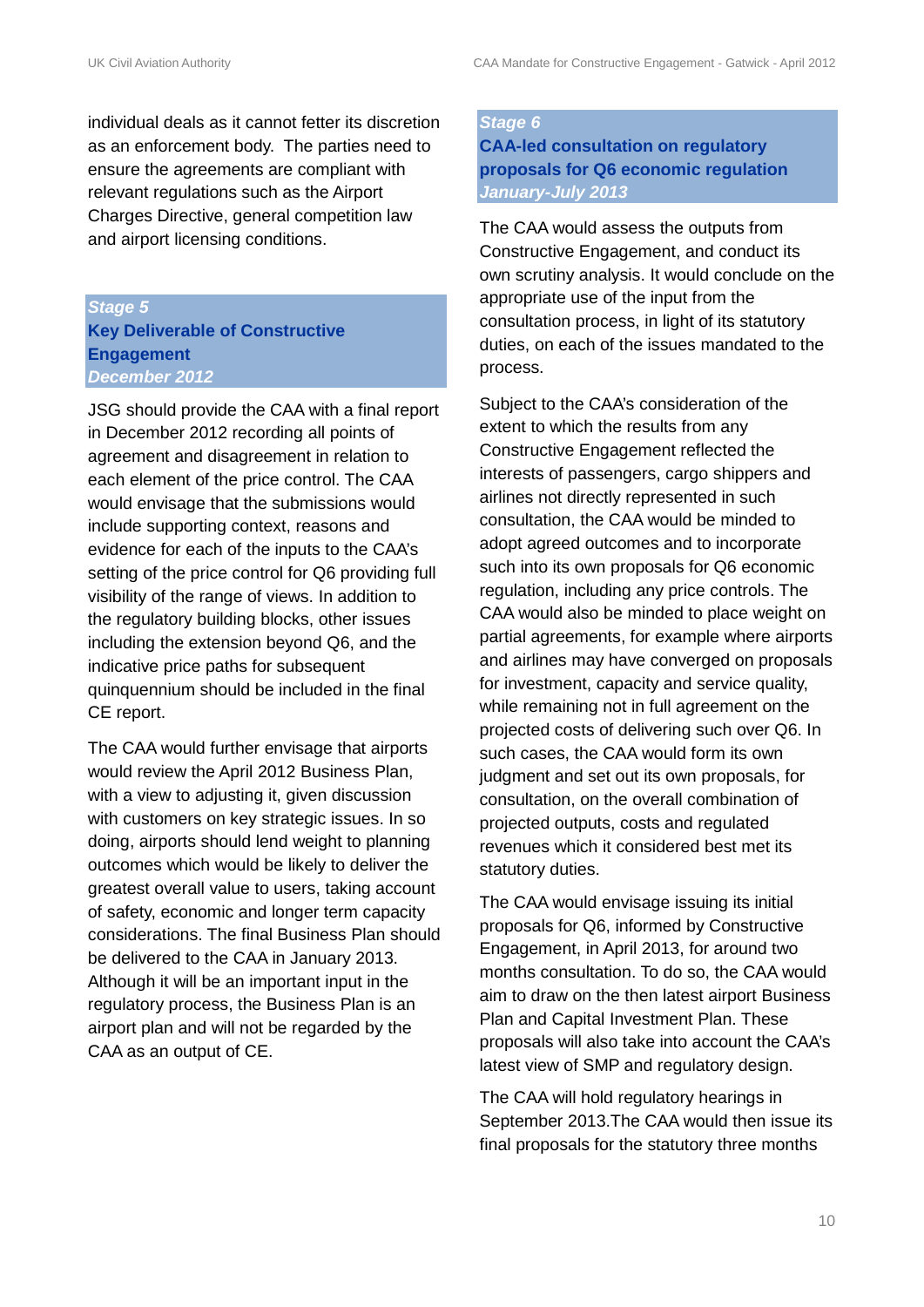consultation in late September 2013, before issuing its Q6 decision in January 2014.

In the event that, in the CAA's view, there were material gaps in the evidence base emerging from the Constructive Engagement process, and/or substantial divergences of view between airports and its customers which required further investigation, then the CAA would reserve the right to defer issuing its initial proposals pending further scrutiny by the regulator. The timetable would allow for such further analysis to be conducted in spring/early summer of 2013. It would also allow airports and airlines a period of time to reflect on the

outcomes of the Constructive Engagement process, and to bring their respective views and evidence to bear on the CAA's consideration of the outstanding issues. However the CAA will take action to mitigate any such risk by commencing its own studies at an early stage where it considers this is necessary, including during the CE process itself. The CAA may also provide feedback to CE participants in early 2013 and/or ask specific questions on the basis of the 2012 submissions where it felt there was scope to make further progress.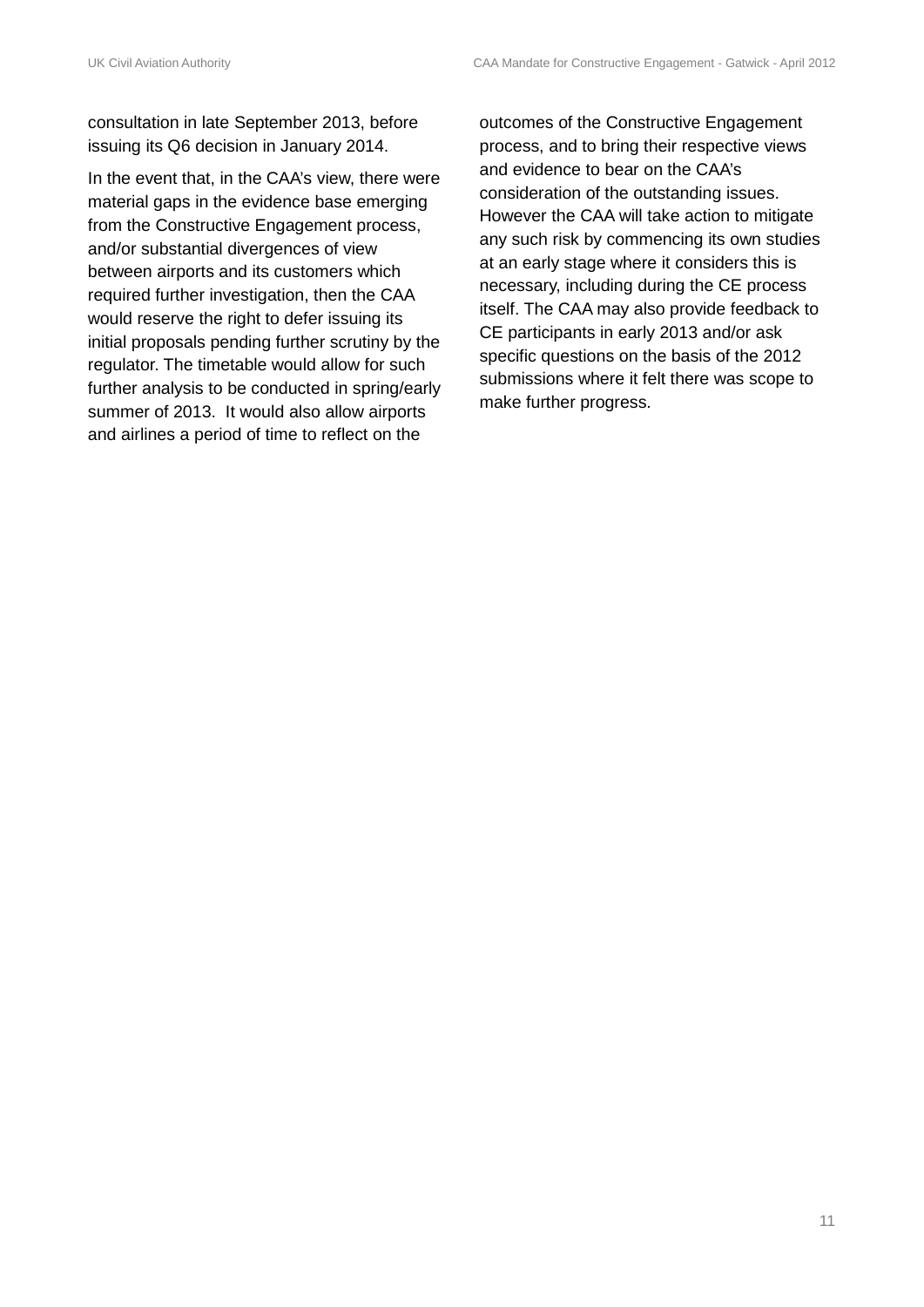#### **4. Scope of airport activities under review**

The CAA consulted with stakeholders in July 2011, on the scope of the price control. There is broad acceptance that the scope of CE should be wider than in Q5, and include areas such as operating costs and commercial revenues. The CAA considers that all elements of the price control, assuming a RAB based control, should be

within scope of CE which may extend beyond Q6 at least in respect of the price path. In addition to the regulatory building blocks it may be relevant to include other issues such as vision, service proposition, masterplan and major capex or opex projects within the scope of the Constructive Engagement discussion.



#### **Fig 4.1 Illustrative CE process with a RAB[3](#page-11-0) -based approach**

Source CAA

<span id="page-11-0"></span><sup>&</sup>lt;sup>3</sup> There is no presumption implied that the CAA will necessarily adopt a RAB-based approach at Gatwick in Q6.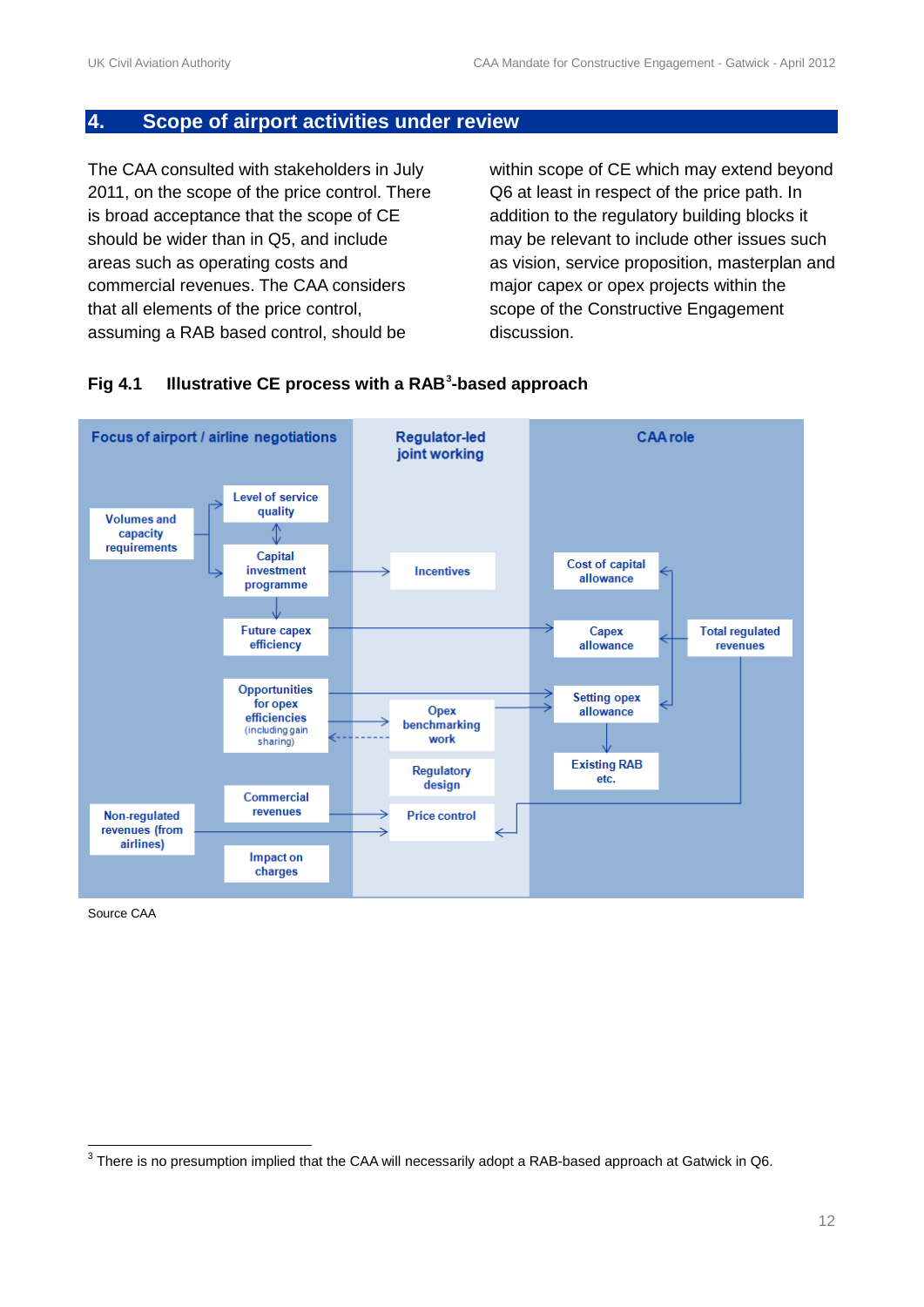Protection should be given to confidential information shared during the process. Nondisclosure agreements should be completed, which would ensure the confidentiality of the airport and the airlines. Information should be supplied in a manner that enables airlines to understand the impact of their choices on final charges. For example, there should be an integrated debate about the price impact and trade-offs of different options being brought to a central point for upfront evaluation. This enables airports and airlines to have a holistic discussion of capital projects for Q6. Airlines should also be able to understand the sensitivity of prices to changes to building block assumptions. They should also be able to understand clearly the benefits and costs associated with the choices for capital projects. Although airports and airlines do not expect to agree on the value of the airports' cost of capital, the airport should still make assumptions and ranges clear to airlines

during discussions adopting a symmetrical approach to sensitivity of the cost of capital.

The CAA sees merit in airports and airlines agreeing joint consultancy studies where these are needed, or at least sharing the terms of reference in an open and transparent way. The CAA will also consider whether to undertake its own consultancy studies and will in general invite comments on the terms of reference.

Where there is airport / airline agreement to a joint consultancy study and agreement with the conclusions, the CAA will not duplicate the same work unless it considers there are strong reasons to do so.

Parties may wish to engage in wider issues e.g. forms of regulation as part of the CE process.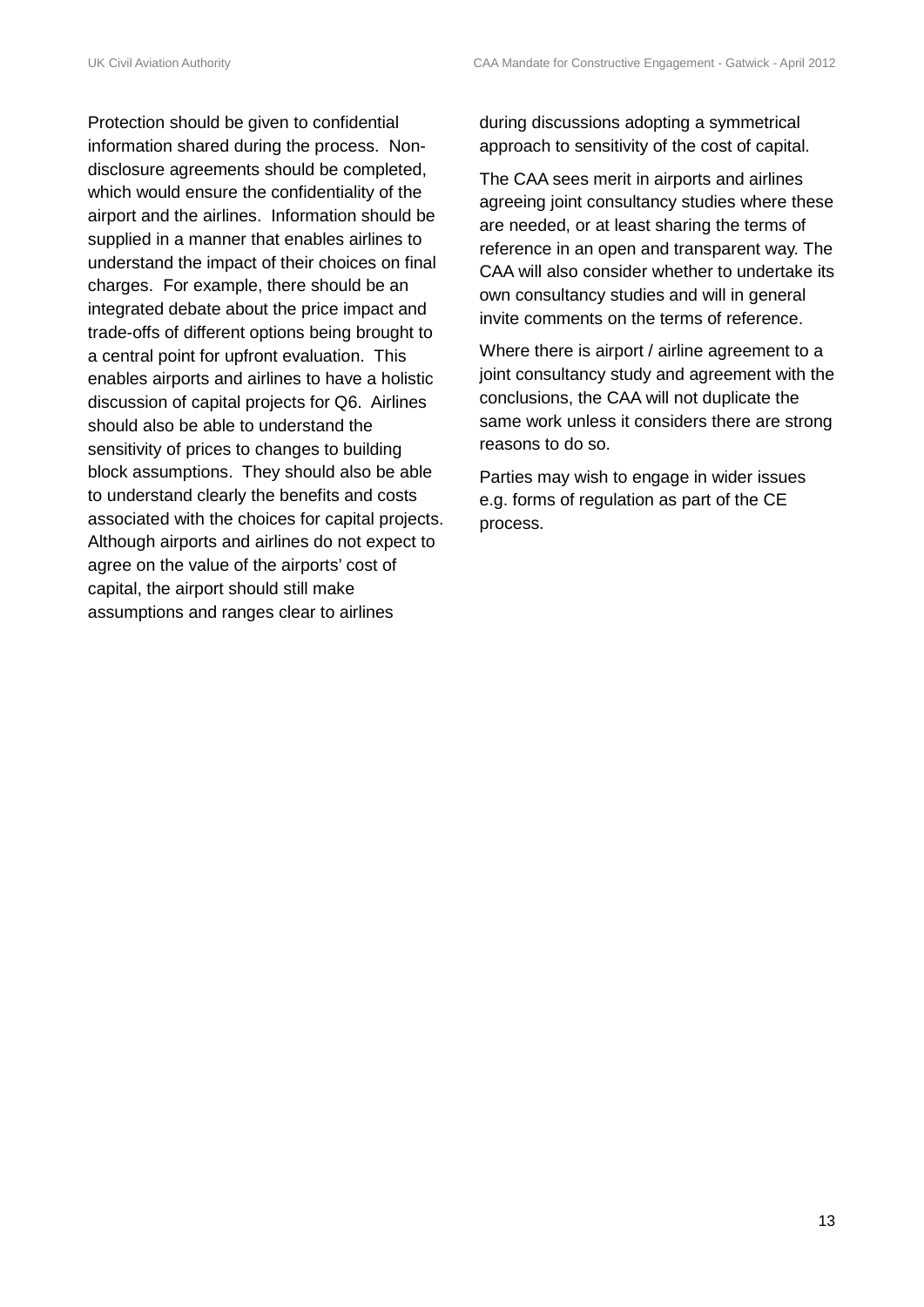#### **5. Strategic questions for discussion**

The core of this approach would entail airports consulting with customers between April and December 2012, on key price control strategic issues. At a minimum the CAA would expect airports to consult with customers on the following issues:

- demand (traffic) possibly extending beyond Q6
- customer requirements for capacity, service quality and operational resilience with clarity around passenger priorities
- major capital programmes aimed at meeting current and future customer requirements with a distinction between

well understood core and less defined discretionary capex

- customer priorities where options exist
- major opex projects and operating costs
- Impact of projects on airlines operating costs
- incentive regimes for capex e.g triggers, opex and service quality
- outlook for Commercial revenues

Within these categories, the CAA would expect the following strategic questions to be addressed by airports and customers:

| <b>Demand (traffic)</b>                        |                                                                                                                                                                                                    |
|------------------------------------------------|----------------------------------------------------------------------------------------------------------------------------------------------------------------------------------------------------|
| $\left( \begin{matrix} 1 \end{matrix} \right)$ | What is the appropriate traffic forecast (high, low and base cases), on a<br>financial year annual basis, between 2014 and 2019.                                                                   |
| 2)                                             | What are the patterns of traffic and shifts in these patterns projected between<br>2014 and 2019, and what implications might these have for airports' delivery<br>of capacity and service levels? |

| <b>User requirements</b> |                                                                                                                                           |
|--------------------------|-------------------------------------------------------------------------------------------------------------------------------------------|
| 3)                       | What is the user requirement for service delivery priorities during Q6?<br>Service quality;<br>(a)<br>Operational contingency?<br>(b)     |
| 4)                       | What is the user requirement for service performance measures and target<br>values for Q6 metrics?                                        |
| 5)                       | What are passenger priorities where the need of existing and future<br>passengers may need to be traded off against each other during Q6? |

## **Major airports programmes** 6) What is the appropriate GAL capital programme during Q6? 7) What is the response to GAL's proposal for risk and contingency built into the capital programme for Q6?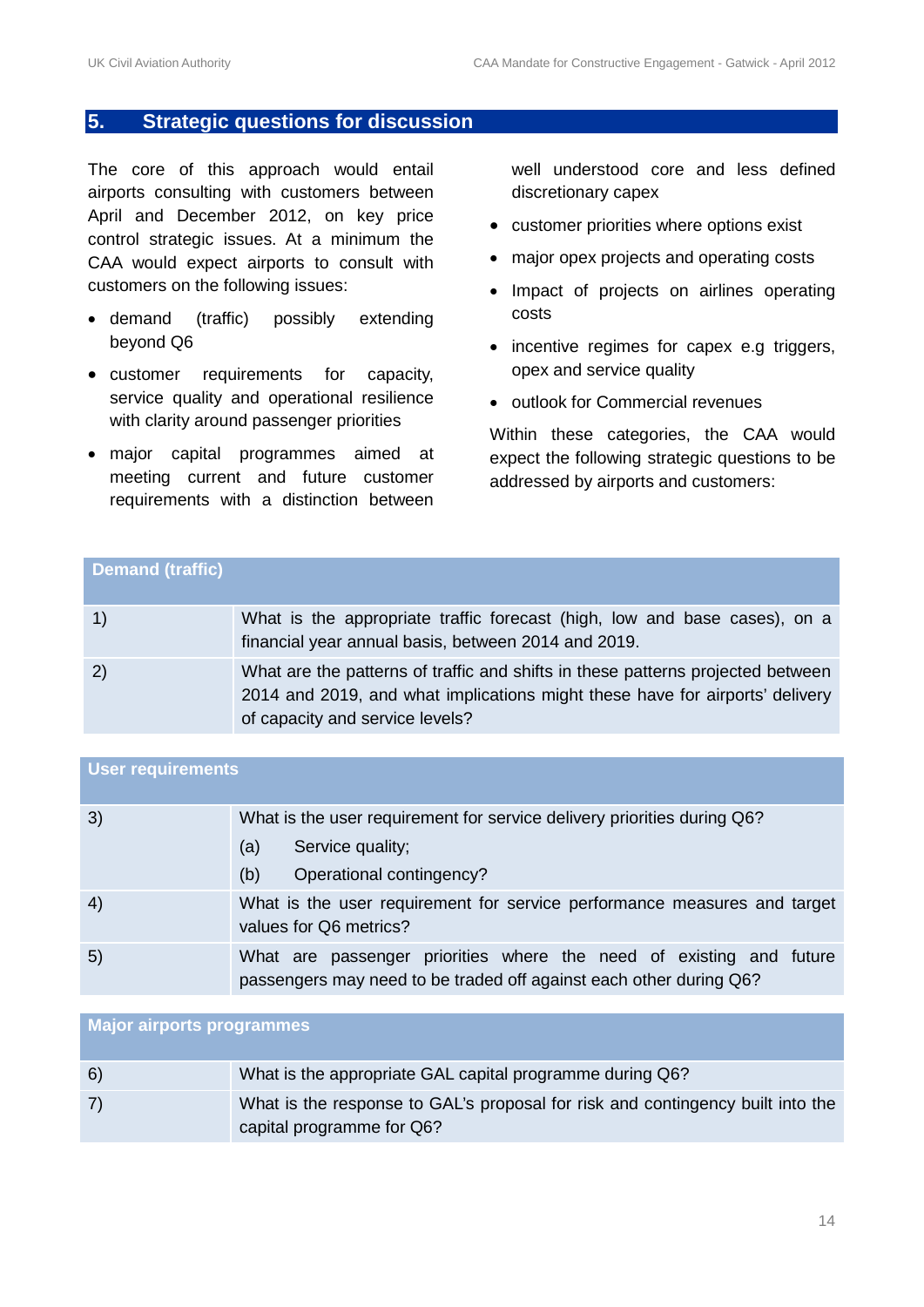# **Customer priorities** 8) What are the user and passenger priorities, where options exist in the areas of service, future service delivery, given cost trade offs (e.g. service requirement versus cost)?

The CAA does not aim to restrict the level of discussion within Constructive Engagement meetings. The list of strategic questions should therefore be seen as a minimum requirement for discussions. The CAA would welcome feedback on other questions discussed during the consultation. It is the responsibility of the CEWG to set agendas for meetings, which reflect the agendas requested and agreed by both airports and customers.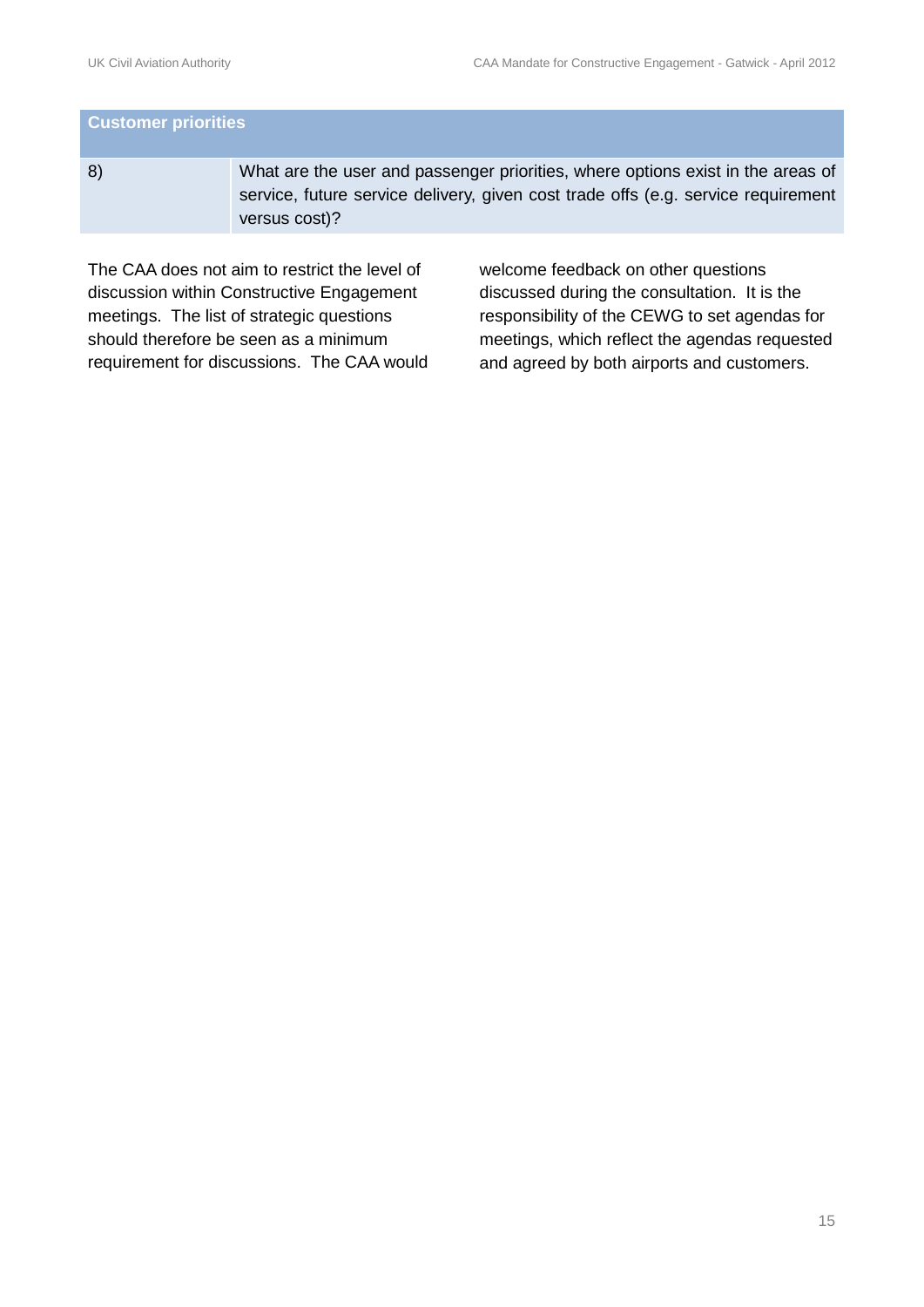#### **6. Duties of the Regulator – Division of responsibilities**

The CAA remains the overall sponsor of the economic regulation / price control review within which the Constructive Engagement process sits. Its involvement would be:

- to initiate the proposed Constructive Engagement process between airports and its airline customers, with the objective of better informing the CAA's own regulatory decision-making in 2013 on the price control/economic regulation to be set then for airports in the Q6 period;
- to issue a mandate to airports and its airline customers;
- to request that airports initiate discussions with airline representatives regarding the appointment of joint chairs (or a mutually agreeable independent chair) of the Constructive Engagement Working Group. The CAA would expect to see agreed arrangements put in place as soon as possible, as an essential precursor to the Constructive Engagement approach proceeding. If it appears to the CAA that inadequate progress has been made in this area by June 2012, then the CAA would have to reconsider whether the basis for proceeding with the Constructive Engagement approach is likely to meet its objectives and the options for proceeding with a traditional regulator led approach to the Q6 review;
- to request that airports develop and then reach agreement with its customers by the end of April on a code of conduct for the Constructive Engagement Working Group: this should include practical ways of working consistent with the resources available on the airline side whilst ensuring that the necessary ground is covered;
- to ensure that the CAA is adequately informed of the progress and substance of discussions between airports and airlines (not least for purposes of taking back the

reins should that be necessary), and has access to the CE website;

- to enable the CAA to take a fully-informed view of the progress of and prospects for Constructive Engagement, the CAA would conduct one 'mid-term' review in September 2012, at which it would seek a written report from the co-chairs as to progress and prospects. This approach balances the need to give the consultation adequate time to make progress while keeping open the possibility of the Constructive Engagement issues reverting to the CAA should it not do so; and
- to enable any party (including those not involved directly in the CEWG exercise) to raise any concerns about the conduct of the Constructive Engagement process at any time, the CAA will maintain an 'open door' policy with respect to the views of the parties on this issue. The CAA will decide how best to respond to any issues raised in light of the specific concerns and the context of the Constructive Engagement process at the time.

In addition during CE the CAA expects to facilitate a stream of analytical work on key issues of passenger priorities, business risk and efficiency. This regulator scrutiny could include:

- benchmarking of airports against other UK and European airports, taking account of relative comparability, including the differing degrees of complexity and traffic volume;
- efficiency of airports support functions, potentially going wider than the scrutiny conducted by the CAA in the Q5 review;
- cost effectiveness of airports' employment arrangements, including evidence on wages, pensions, employment benefits,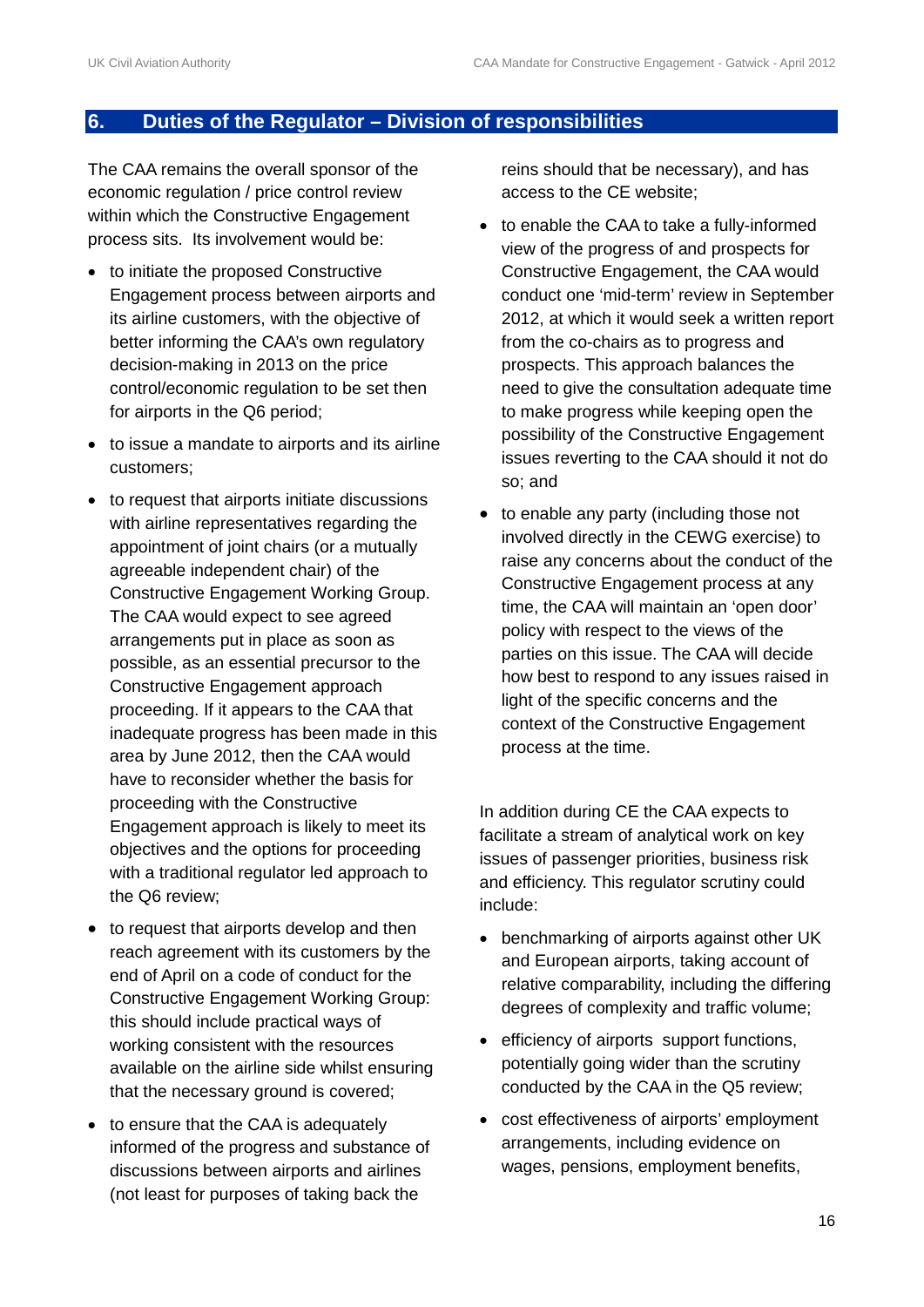training, industrial relations, and productive time;

- assessment of airports' ability to deliver its proposed capital programme in a cost effective manner, taking account of risks, costs and impact on delivery of benefits to users; and
- evidence and intelligence on passenger interests into the CE process and that it develops outcomes through the prism of passenger priorities. Both airport and airlines are undertaking much more passenger research than during Q5. However, the CAA is keen to avoid "survey wars" and that it would be desirable, albeit difficult, for the parties to work together on

some high level evidence based key passenger priorities for Gatwick than can shape the agenda.

This does not prevent the parties including these issues within CE as illustrated by diagram 4.1.

The results of these analyses (if completed during CE) would then be shared with the CEWG to enable customers to reflect on and, if necessary, revise their initial views and preferences. Where feasible, and consistent with the CAA conducting a thorough and rigorous scrutiny, the CAA would aim to share these outputs at an earlier stage of the Constructive Engagement phase, as and when they become available.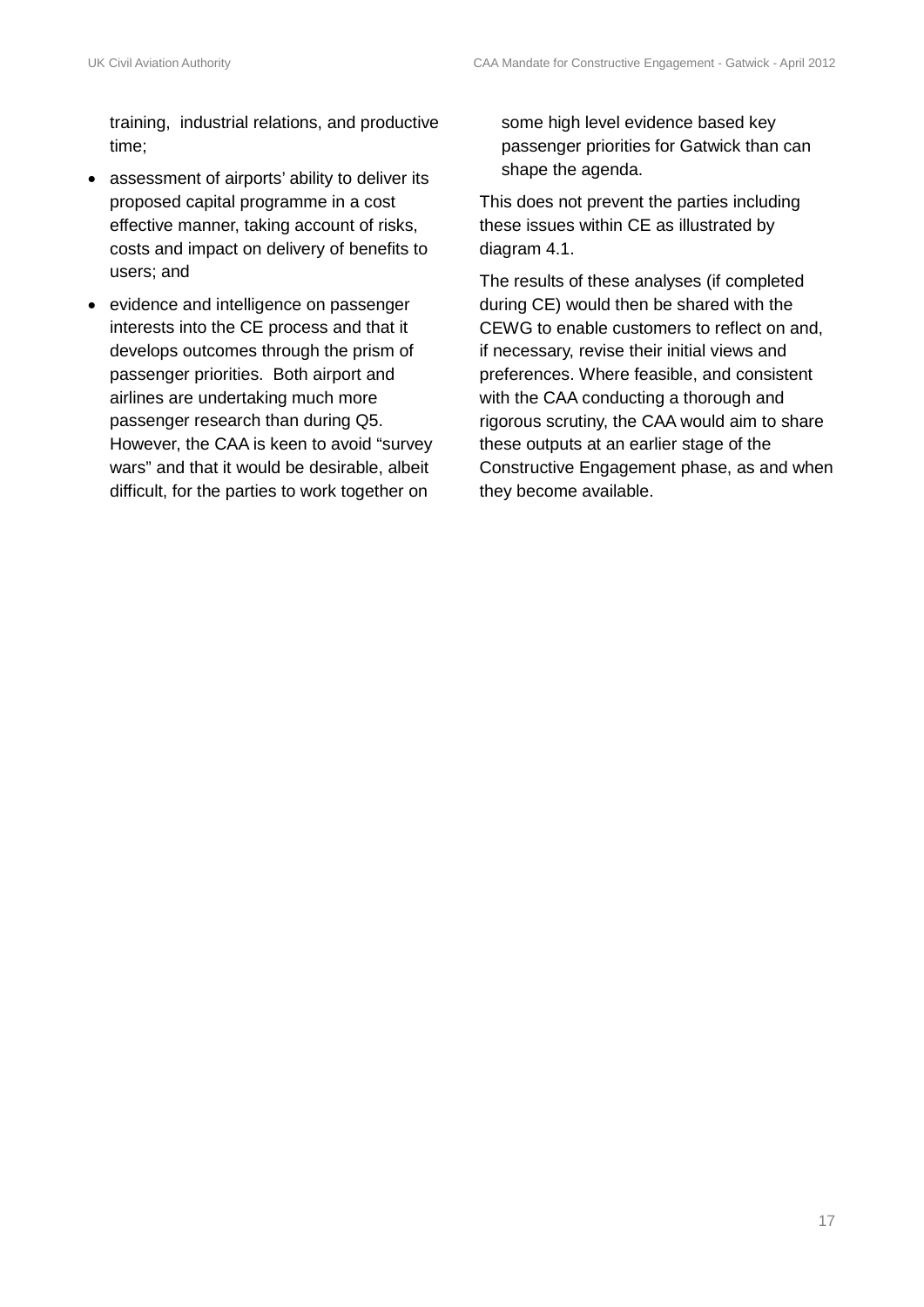#### **7. CAA expectations of participants' behaviour**

The CAA expects GAL to:

- *Initial overview:* provide airlines at the outset of discussions, with an overview of the airport's business and performance over the Q6 period, in order to allow airlines to become familiar with the context of the price control review;
- *Baseline Business Plan:* provide airlines in April 2012 with an initial Business Plan, which highlights its proposed forecasts for the Q6 period, in the following areas:
	- o Passenger traffic
	- o Operating costs (both ongoing and exceptional cost items), highlighting the trajectory of efficiencies possible in each of the years of Q6
	- o Capital investment (both the scope of activities proposed and the proposed cost)
	- o Commercial and non-aeronautical revenues
	- o Forecast of regulatory depreciation on the regulatory asset base
	- $\circ$  Indicative price profiles<sup>[4](#page-17-0)</sup>, highlighting the value of the average price change across Q6;
- *Further background information:* provide information behind key assumptions and how these translate into an indicative price profile;
- *Co-chair:* provide the CEWG with a cochair, who will work alongside the customer co-chair;
- *Meeting hosting:* host the meetings and provide the CEWG with meeting venues, at its expense;
- *Website:* communicate material relevant to CEWG meetings on a controlled website, that can be accessed only by airlines engaged in the process; and
- *Openness and Transparency:* act in a way that is in keeping with the aims of an open and transparent process, given necessary confidentialities, respecting views expressed in meetings.

The CAA expects airlines to:

- *Engagement:* engage with airports in the process including response to the GAL Business Plan. The response could take a variety of forms including the airlines' or airline community's own proposals for Q6. The CAA believes that the benefits of Constructive Engagement are most likely to be realised if airlines:
- *Representative:* engage in the process in numbers sufficient to represent airports' customer base;
- *Senior level input:* are represented by senior staff members, who both have the knowledge (i.e. operational, financial, regulatory etc) and seniority to input practically to discussions and to provide firm positions, which will be supported by the respective airline later in the process;
- *Co-chair*: provide the CEWG with a cochair, who will work alongside the airports' co-chair;
- *Confidentiality*: maintain the confidentiality of material shared within the process, to prevent communication of material beyond the airlines and named trade body representatives engaged in the process; and to control internal access to material to relevant staff members who are either engaged directly in CEWG meetings or are part of the governance system for

<span id="page-17-0"></span><sup>&</sup>lt;sup>4</sup> The indicative price profiles should assume the Q5 cost of capital. Any sensitivity around the Q5 cost of capital should be symmetrical.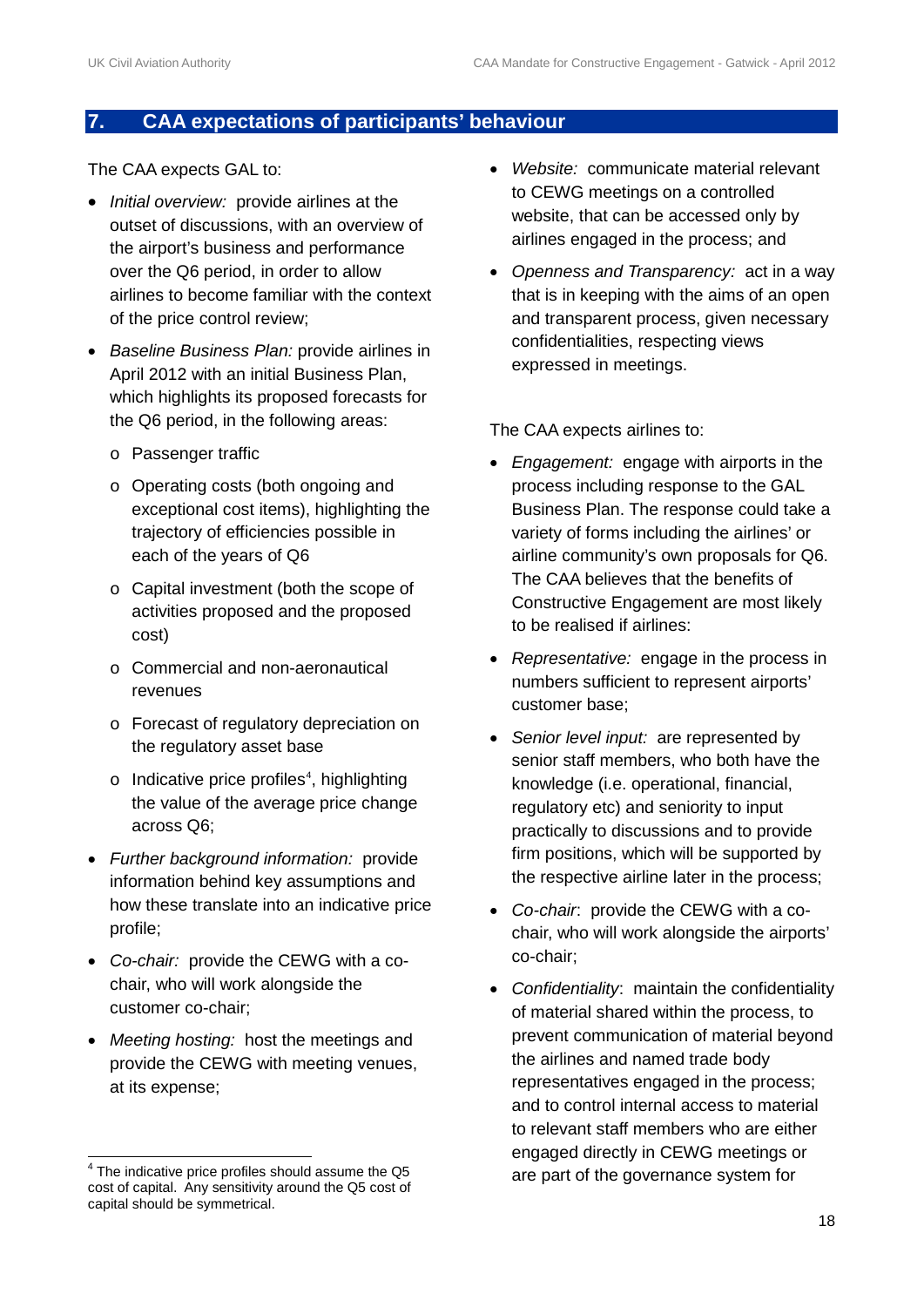approving decisions on relevant matters; and

• *Openness and transparency*: act in a way that is in keeping with the aims of an open and transparent process, given necessary confidentialities, respecting views expressed in meetings.

The CAA expects both airports and airlines to:

- *CEWG Plan agreement*: agree a plan and code of conduct for proceeding through the Constructive Engagement process;
- *Minutes*: provide the CAA with minutes from each Constructive Engagement meeting, detailing areas of agreement and disagreement, citing majority and minority views, agreed with attendees from the meeting;
- *Brief CAA*: meet with CAA at least monthly to discuss Constructive Engagement and to provide the CAA with a verbal update of both the nature of the discussion and progress (or lack of) achieved; and
- *Respect the process*: conduct all Constructive Engagement policy discussions within the CEWG framework and to report all Constructive Engagement policy offline conversations to the working group, to ensure that each party in the process has an opportunity to contribute equally to the consultation.

The CAA will review progress from Constructive Engagement in Summer 2012 and will decide whether its expectations have been met by the parties. If there is serious deficiency on any of the expectations, then the CAA may decide to end Constructive Engagement and revert to a traditional regulator led process.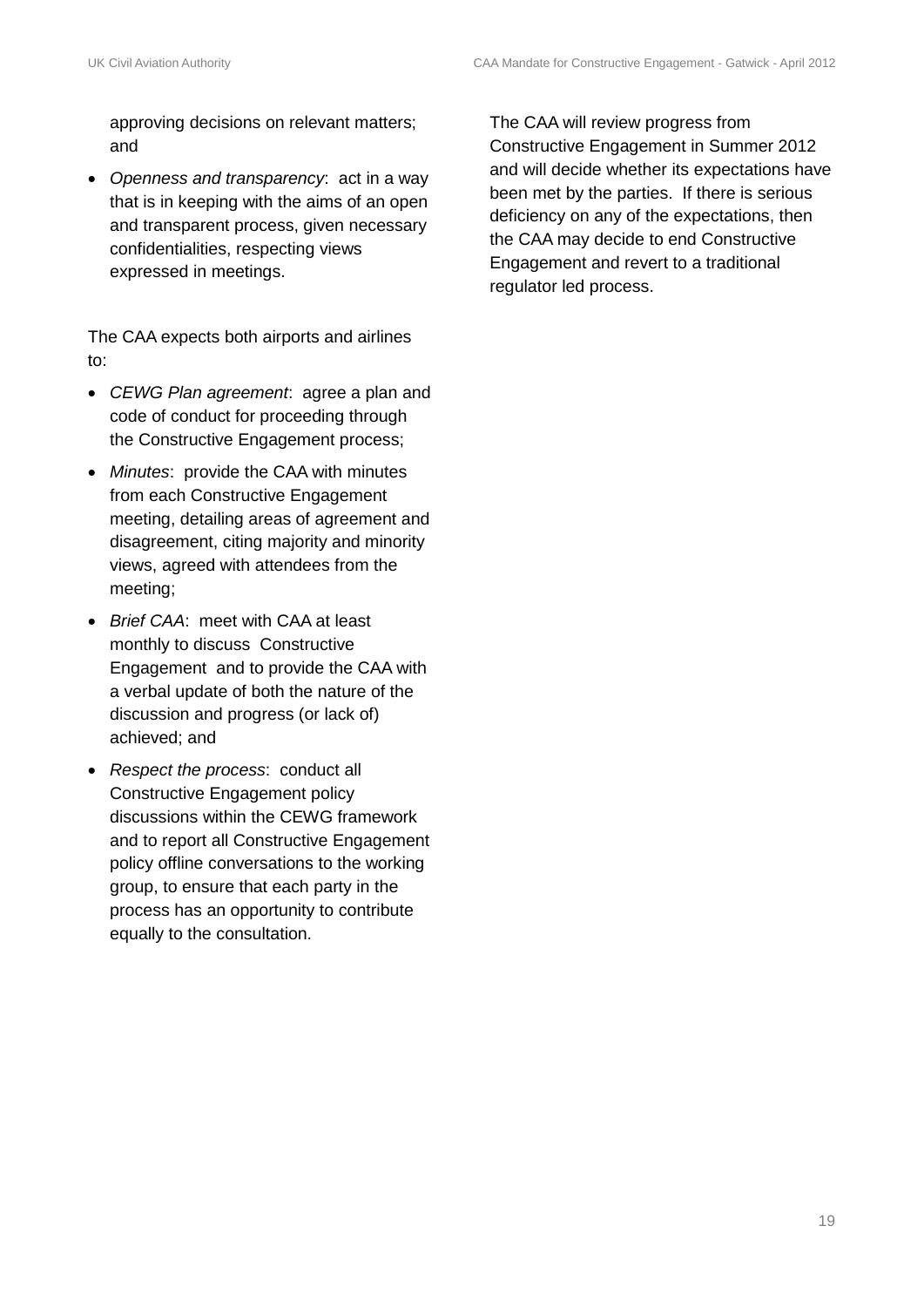#### **8. CAA use of Constructive Engagement material**

The Constructive Engagement process should deliver the following material:

- minutes from Constructive Engagement meetings;
- an interim report in September 2012;
- a final report in December 2012; and
- an airport revised Business Plan in January 2013.

The CAA will treat minutes from the meetings as input into its wider consultation for the Q6 review. The CAA will publish, on its website, the redacted minutes from the process in 2012, at the end of the series of meetings.

At any stage, the CAA would welcome written submissions from customers and/or airports. However, respondents should be aware that the CAA will not be considering comments ahead of the start of its review stages in 2013. Further written submissions will be published by the CAA at the end of the series of Constructive Engagement meetings.

The CAA will use the final output of CE as a key input for its 2013 review activity.

Subject to the CAA's consideration of the extent to which the results from any Constructive Engagement reflected the interests of passengers, the CAA would be minded to adopt agreed outcomes and to incorporate such into its own proposals for Q6 price controls. The CAA would also be minded to place weight on partial agreements, for example where airports and airlines may have converged on proposals for investment, capacity and service quality, while remaining not in full agreement on the projected costs of delivering such outputs over Q6. In such cases, the CAA would form it own judgment and set out its own proposals, for consultation, on the overall combination of projected outputs, costs and regulated revenues which it considered best met its statutory duties.